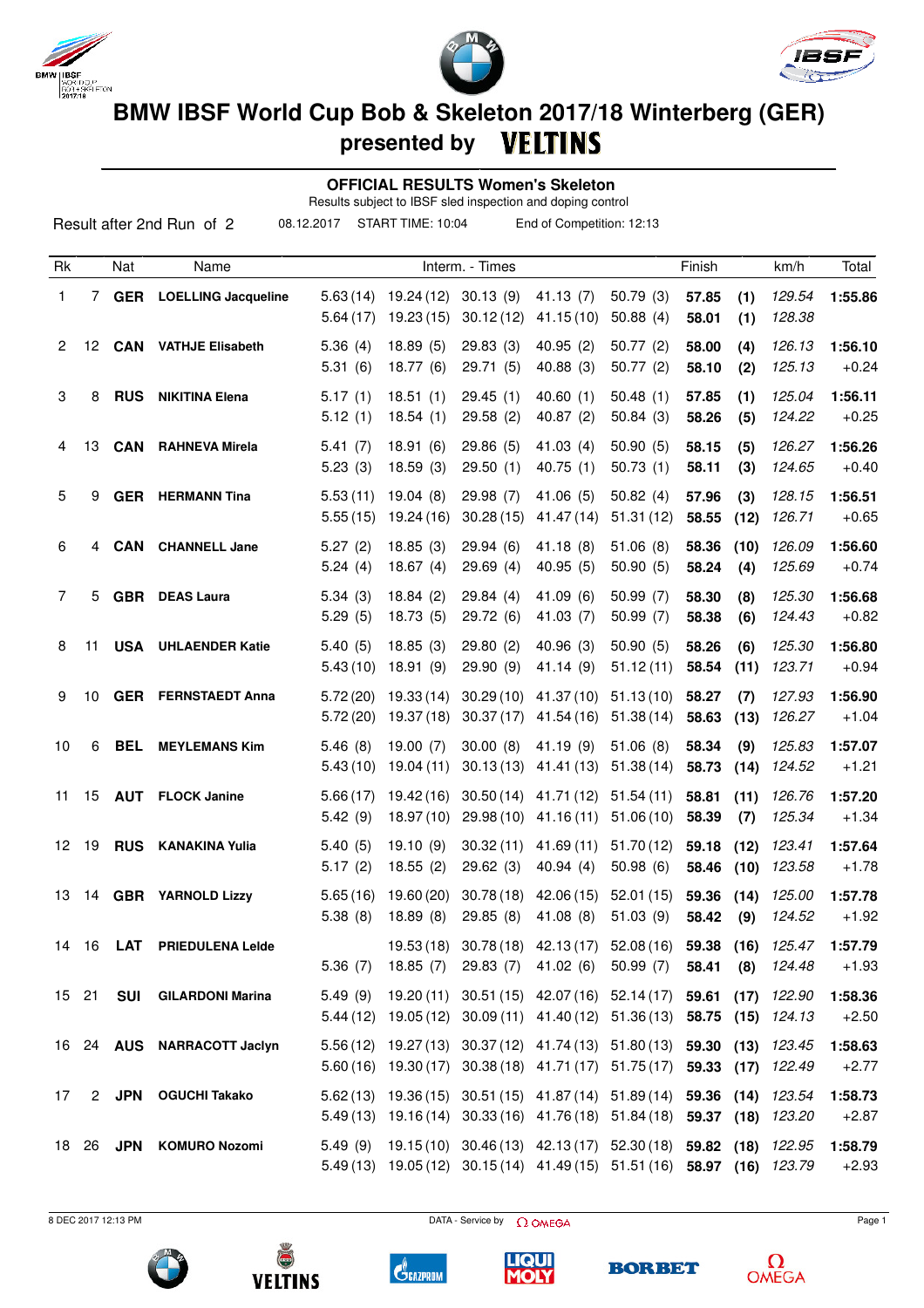





### **OFFICIAL RESULTS Women's Skeleton**

Results subject to IBSF sled inspection and doping control

|    | START TIME: 10:04<br>08.12.2017<br>End of Competition: 12:13<br>Result after 2nd Run of 2 |            |                                  |           |            |                 |                                                          |                          |        |      |        |         |
|----|-------------------------------------------------------------------------------------------|------------|----------------------------------|-----------|------------|-----------------|----------------------------------------------------------|--------------------------|--------|------|--------|---------|
| Rk |                                                                                           | Nat        | Name                             |           |            | Interm. - Times |                                                          |                          | Finish |      | km/h   | Total   |
| 19 |                                                                                           | <b>KOR</b> | <b>MUN Rayoung</b>               | 5.72(20)  | 19.76 (23) |                 | $31.04(23)$ 42.47 (21)                                   | 52.50 (20)               | 59.96  | (20) | 123.24 | 1:59.80 |
|    |                                                                                           |            |                                  | 5.65(18)  | 19.47 (19) |                 | $30.69(19)$ 42.18(19)                                    | 52.27 (19)               | 59.84  | (19) | 122.07 | $+3.94$ |
| 20 | 3                                                                                         | <b>ESP</b> | <b>MONTEJANO Maria</b>           | 5.68(19)  | 19.49 (17) |                 | 30.73 (17) 42.22 (19) 52.37 (19) 59.85                   |                          |        | (19) | 123.11 | 1:59.99 |
|    |                                                                                           |            |                                  | 5.71 (19) | 19.56 (20) |                 | $30.85(20)$ 42.41 (20)                                   | $52.60(20)$ 1:00.14 (20) |        |      | 122.44 | $+4.13$ |
| 21 | 27                                                                                        |            | <b>GBR</b> PITTAWAY Ashleigh Fay | 5.78(23)  |            |                 | 19.69 (22) 30.97 (21) 42.47 (21) 52.59 (22) 1:00.08 (21) |                          |        |      | 123.03 | 1:00.08 |
| 22 | 22                                                                                        | NED        | le CONTE Joska                   | 5.67(18)  |            |                 | 19.57 (19) 30.93 (20) 42.49 (23) 52.59 (22) 1:00.09 (22) |                          |        |      | 123.41 | 1:00.09 |
| 23 | 25                                                                                        | <b>ROU</b> | <b>MAZILU Maria Marinela</b>     | 5.74(22)  | 19.62 (21) |                 | $30.97(21)$ 42.45 (20) 52.56 (21) 1:00.11 (23)           |                          |        |      | 123.20 | 1:00.11 |
| 24 | 17                                                                                        | <b>NED</b> | <b>BOS Kimberley</b>             |           |            |                 | 20.29 (28) 31.62 (27) 43.01 (25) 52.96 (25) 1:00.33 (24) |                          |        |      | 124.48 | 1:00.33 |
| 25 | 18                                                                                        | USA        | <b>WESENBERG Kendall</b>         | 5.96(26)  |            |                 | 20.04 (26) 31.43 (26) 42.91 (24) 52.94 (24) 1:00.35 (25) |                          |        |      | 124.30 | 1:00.35 |
| 26 | 20                                                                                        |            | <b>USA</b> GRAYBILL Savannah     | 5.90(24)  |            |                 | 19.94 (24) 31.41 (25) 43.02 (26) 53.11 (26) 1:00.58 (26) |                          |        |      | 123.49 | 1:00.58 |
| 27 | 23                                                                                        | <b>RUS</b> | <b>KHUZINA Renata</b>            | 5.64(15)  |            |                 | 20.16 (27) 31.71 (28) 43.26 (28) 53.33 (28) 1:00.78 (27) |                          |        |      | 123.49 | 1:00.78 |
| 28 | 28                                                                                        |            | <b>NOR</b> PEDERSEN Maya         | 5.95(25)  |            |                 | 19.98 (25) 31.34 (24) 43.03 (27) 53.25 (27) 1:00.80 (28) |                          |        |      | 122.32 | 1:00.80 |

28 sleds entered 28 sleds ranked 0 sleds disqualified

Daniel Schlatter (SUI) Jury President Werner Adam (GER) Race Director

8 DEC 2017 12:13 PM Page 2











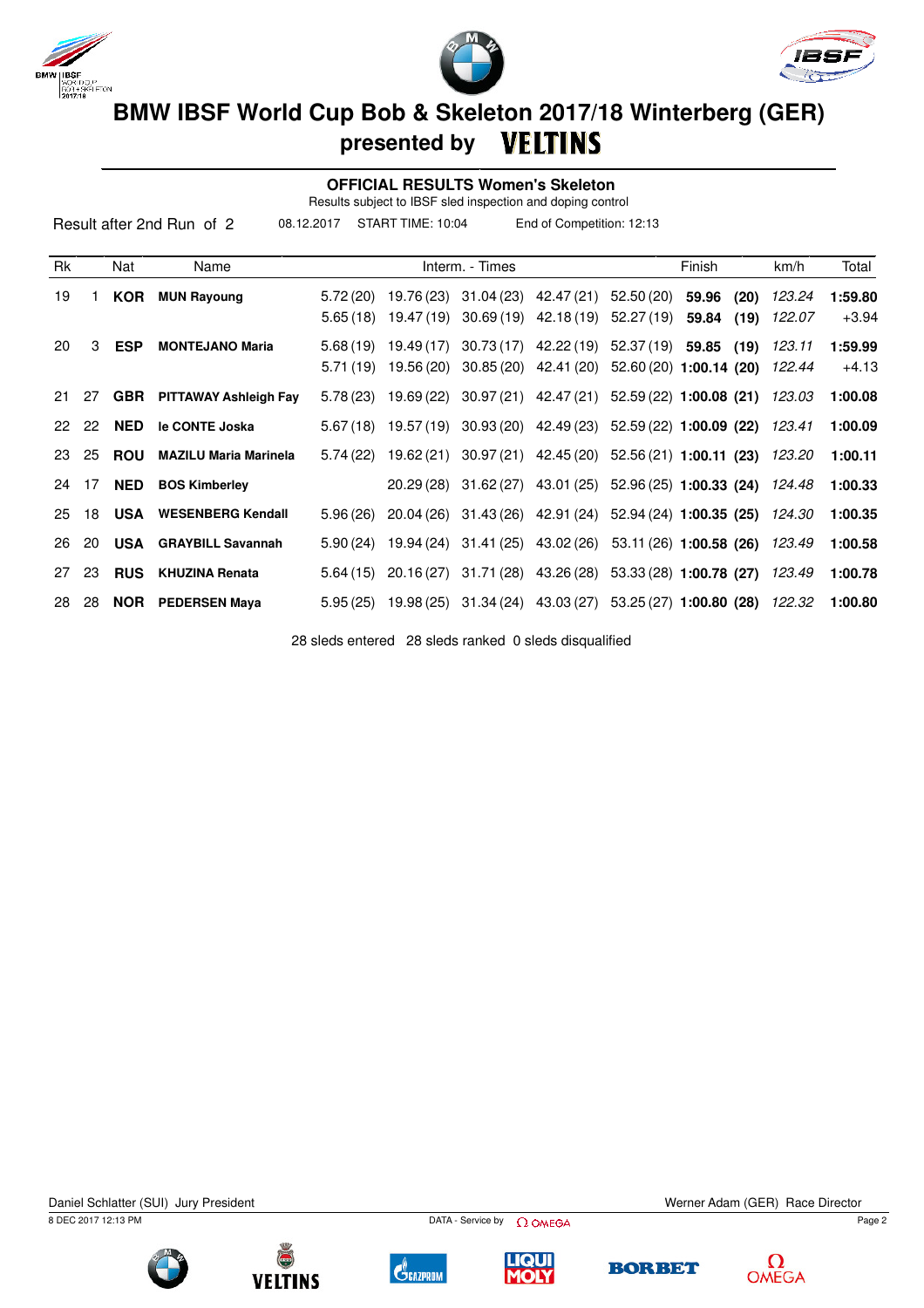





### **OFFICIAL RESULTS Men's Skeleton**

Results subject to IBSF sled inspection and doping control

Result after 1st Run of 1

08.12.2017 START TIME: 13:19

| Rk |    | Nat              | Name                              |         |                      | Interm. - Times                          |                                                                         |             | Finish |     | km/h              | Total            |
|----|----|------------------|-----------------------------------|---------|----------------------|------------------------------------------|-------------------------------------------------------------------------|-------------|--------|-----|-------------------|------------------|
| 1  |    |                  | 8 KOR YUN Sungbin                 | 4.91(2) | 18.08(1)             | 28.80(1)                                 | 39.74(1)                                                                | 49.45(1)    | 56.62  | (1) | 127.52            | 56.62            |
| 2  | 7  | <b>LAT</b>       | <b>DUKURS Martins</b>             | 4.98(3) | 18.20(3)             | 28.95(2)                                 | 39.89(2)                                                                | 49.56(2)    | 56.68  | (2) | 128.25            | 56.68<br>$+0.06$ |
| 3  | 11 |                  | <b>CAN GRESZCZYSZYN Dave</b>      | 5.04(7) | 18.23(4)             | 29.03(3)                                 | 40.00(3)                                                                | 49.72 (3)   | 56.88  | (3) | 127.79            | 56.88<br>$+0.26$ |
| 4  | 16 |                  | <b>RUS TRETIAKOV Alexander</b>    |         | $4.81(1)$ $18.15(2)$ | 29.06 (4)                                | 40.11 (4)                                                               | 49.87 $(4)$ | 57.01  | (4) | 127.75            | 57.01<br>$+0.39$ |
| 5  | 10 |                  | <b>LAT</b> DUKURS Tomass          |         |                      | $5.10(15)$ 18.40(12) 29.22(8) 40.20(5)   |                                                                         | 49.91 (5)   | 57.06  | (5) | 127.70            | 57.06<br>$+0.44$ |
| 6  | 15 |                  | <b>GER</b> JUNGK Axel             | 5.01(4) | 18.32(6)             | 29.17 (6)                                | 40.28(7)                                                                | 50.08(6)    | 57.28  | (6) | 126.93            | 57.28<br>$+0.66$ |
| 7  |    |                  | 9 USA ANTOINE Matthew             |         |                      | $5.08(14)$ 18.34 (7) 29.21 (7) 40.31 (8) |                                                                         | 50.11(8)    | 57.34  | (7) | 126.67            | 57.34<br>$+0.72$ |
| 8  | 24 |                  | <b>RUS MARCHENKOV Vladislav</b>   |         |                      |                                          | 5.06 (9) 18.43 (13) 29.38 (13) 40.45 (13) 50.19 (11) 57.36              |             |        | (8) | 127.38            | 57.36<br>$+0.74$ |
| 9  | 19 |                  | <b>GBR</b> PARSONS Dominic Edward | 5.06(9) | 18.36 (9)            | 29.23 (10) 40.33 (9)                     |                                                                         | 50.11(8)    | 57.39  | (9) | 126.71            | 57.39<br>$+0.77$ |
|    |    |                  | 10 27 USA DALY John               | 5.03(6) | 18.34 (7)            |                                          | 29.22 (8) 40.34 (10) 50.18 (10) 57.41 (10) 126.71                       |             |        |     |                   | 57.41<br>$+0.79$ |
| 10 |    |                  | 12 GER GROTHEER Christopher       |         |                      |                                          | 5.06 (9) 18.43 (13) 29.29 (12) 40.40 (11) 50.20 (12) 57.41 (10) 126.49  |             |        |     |                   | 57.41<br>$+0.79$ |
|    |    |                  | 12 18 CAN BOYER Kevin             | 5.02(5) | 18.25 (5)            | 29.08(5)                                 | 40.21(6)                                                                | 50.09(7)    |        |     | 57.43 (12) 125.04 | 57.43<br>$+0.81$ |
|    |    |                  | 13 13 AUT GUGGENBERGER Matthias   |         |                      |                                          | 5.06 (9) 18.38 (10) 29.28 (11) 40.42 (12) 50.25 (13) 57.46 (13) 126.98  |             |        |     |                   | 57.46<br>$+0.84$ |
| 14 |    |                  | 14 RUS TREGUBOV Nikita            |         |                      |                                          | 5.14 (20) 18.63 (23) 29.57 (21) 40.65 (18) 50.40 (16) 57.54 (14) 127.97 |             |        |     |                   | 57.54<br>$+0.92$ |
|    |    |                  | 15 25 USA WEST Greg               |         |                      |                                          | 5.16 (24) 18.52 (18) 29.39 (14) 40.45 (13) 50.27 (14) 57.58 (15) 125.87 |             |        |     |                   | 57.58<br>$+0.96$ |
| 16 |    |                  | 6 GER GASSNER Alexander           |         |                      |                                          | 5.15(21) 18.51(17) 29.40(16) 40.52(15) 50.33(15) 57.59 (16) 126.40      |             |        |     |                   | 57.59<br>$+0.97$ |
|    |    | 17 22 <b>ESP</b> | <b>MIRAMBELL Ander</b>            |         |                      |                                          | 5.20 (26) 18.53 (19) 29.44 (17) 40.59 (16) 50.49 (17) 57.78 (17) 125.61 |             |        |     |                   | 57.78<br>$+1.16$ |
| 18 |    |                  | 4 KOR LEE Hansin                  |         |                      |                                          | 5.20 (26) 18.69 (25) 29.62 (24) 40.75 (19) 50.57 (19) 57.80 (18) 126.44 |             |        |     |                   | 57.80<br>$+1.18$ |

 $B$  DEC 2017 04:00 PM Page 1











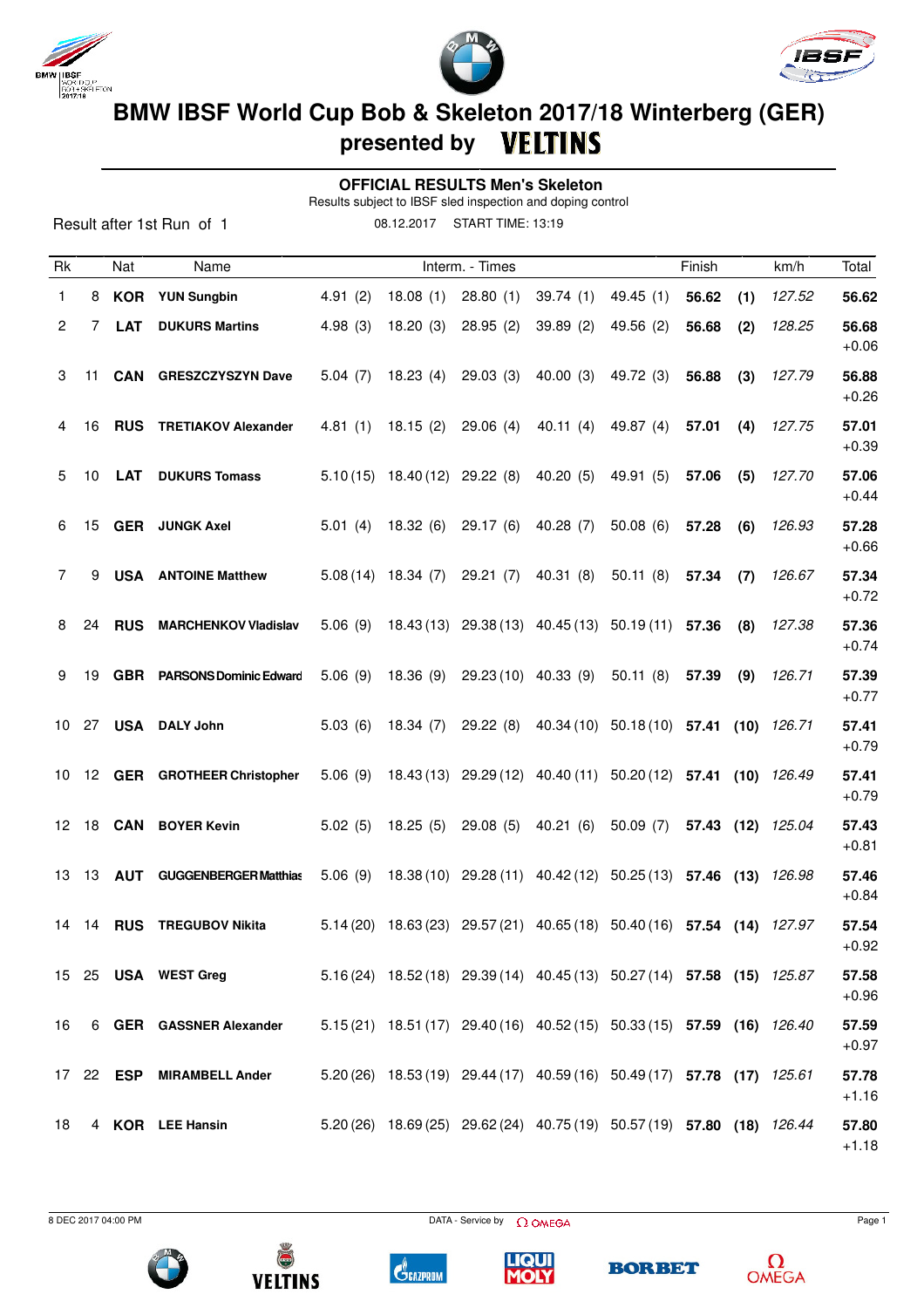

Result after 1st Run of 1





## **BMW IBSF World Cup Bob & Skeleton 2017/18 Winterberg (GER) presented by**

### **OFFICIAL RESULTS Men's Skeleton**

Results subject to IBSF sled inspection and doping control

08.12.2017 START TIME: 13:19

| Rk  |       | Nat        | Name                         |         | Interm. - Times |                                                                              | Finish | km/h   | Total            |
|-----|-------|------------|------------------------------|---------|-----------------|------------------------------------------------------------------------------|--------|--------|------------------|
| 19  | 29    | <b>JPN</b> | <b>TAKAHASHI Hiroatsu</b>    | 5.04(7) |                 | 18.39 (11) 29.39 (14) 40.60 (17) 50.50 (18) 57.85 (19)                       |        | 125.26 | 57.85<br>$+1.23$ |
| 20  | 5     | <b>SUI</b> | <b>GRAF Riet</b>             |         |                 | 5.19 (25) 18.56 (21) 29.53 (19) 40.75 (19) 50.64 (21) 57.98 (20)             |        | 126.09 | 57.98<br>$+1.36$ |
| 20  | 23    |            | <b>AUS</b> FARROW John       |         |                 | 5.25 (29) 18.71 (26) 29.66 (26) 40.79 (22) 50.63 (20) 57.98 (20) 126.05      |        |        | 57.98<br>$+1.36$ |
|     | 22 17 | NZL        | <b>THORNBURY Rhys</b>        |         |                 | 5.31 (30) 18.91 (29) 29.87 (28) 41.00 (26) 50.85 (25) 58.07 (22)             |        | 126.36 | 58.07<br>$+1.45$ |
|     | 22 30 |            | <b>AUT</b> AUER Florian      |         |                 | $5.20(26)$ 18.63 (23) 29.61 (23) 40.80 (23) 50.74 (22) 58.07 (22)            |        | 125.47 | 58.07<br>$+1.45$ |
|     | 24 32 | <b>ITA</b> | <b>CECCHINI Joseph Luke</b>  |         |                 | 5.10 (15) 18.46 (15) 29.45 (18) 40.78 (21) 50.75 (23) 58.13 (24) 124.48      |        |        | 58.13<br>$+1.51$ |
| 25  | 28    | <b>AUT</b> | <b>AUER Alexander</b>        |         |                 | 5.10 (15) 18.50 (16) 29.53 (19) 40.83 (24) 50.80 (24) 58.20 (25)             |        | 124.13 | 58.20<br>$+1.58$ |
| 26  | 2     | <b>SUI</b> | <b>AUDERSET Ronald</b>       |         |                 | 5.11 (18) 18.74 (27) 29.84 (27) 41.15 (28) 51.09 (28) 58.43 (26) 125.08      |        |        | 58.43<br>$+1.81$ |
| 26  | 31    |            | <b>NOR</b> HANSSEN Alex      |         |                 | 5.07(13) 18.58(22) 29.63(25) 40.97(25) 51.00(26) 58.43 (26) 124.13           |        |        | 58.43<br>$+1.81$ |
| 28. | 20    |            | <b>CAN</b> MARTINEAU Barrett |         |                 | $5.15(21)$ $18.89(28)$ $29.99(29)$ $41.26(29)$ $51.18(29)$ <b>58.46 (28)</b> |        | 125.83 | 58.46<br>$+1.84$ |
| 29  | 26    | <b>GBR</b> | <b>RICE Jeremy</b>           |         |                 | 5.12(19) 18.55(20) 29.60(22) 41.03(27) 51.08(27) 58.48 (29) 124.61           |        |        | 58.48<br>$+1.86$ |
| 30  | 1     | <b>ITA</b> | <b>SCHWAERZER Manuel</b>     |         |                 | 5.31 (30) 19.07 (31) 30.25 (31) 41.60 (31) 51.52 (30) 58.80 (30)             |        | 125.69 | 58.80<br>$+2.18$ |
| 31. | 21    |            | UKR HERASKEVYCH Vladyslav    |         |                 | 5.54 (33) 19.26 (32) 30.32 (32) 41.56 (30) 51.60 (31) 58.95 (31) 125.00      |        |        | 58.95<br>$+2.33$ |
| 32  | 33    | <b>AUS</b> | <b>TIMMINGS Nicholas</b>     |         |                 | 5.15 (21) 18.91 (29) 30.18 (30) 41.61 (32) 51.68 (32) 59.12 (32)             |        | 123.66 | 59.12<br>$+2.50$ |
| 33  | 3     |            | <b>GBR</b> THOMAS Jack       |         |                 | 5.42 (32) 19.35 (33) 30.55 (33) 41.89 (33) 51.85 (33) 59.19 (33)             |        | 125.17 | 59.19<br>$+2.57$ |

33 sleds entered 33 sleds ranked 0 sleds disqualified 2nd run cancelled due to weather











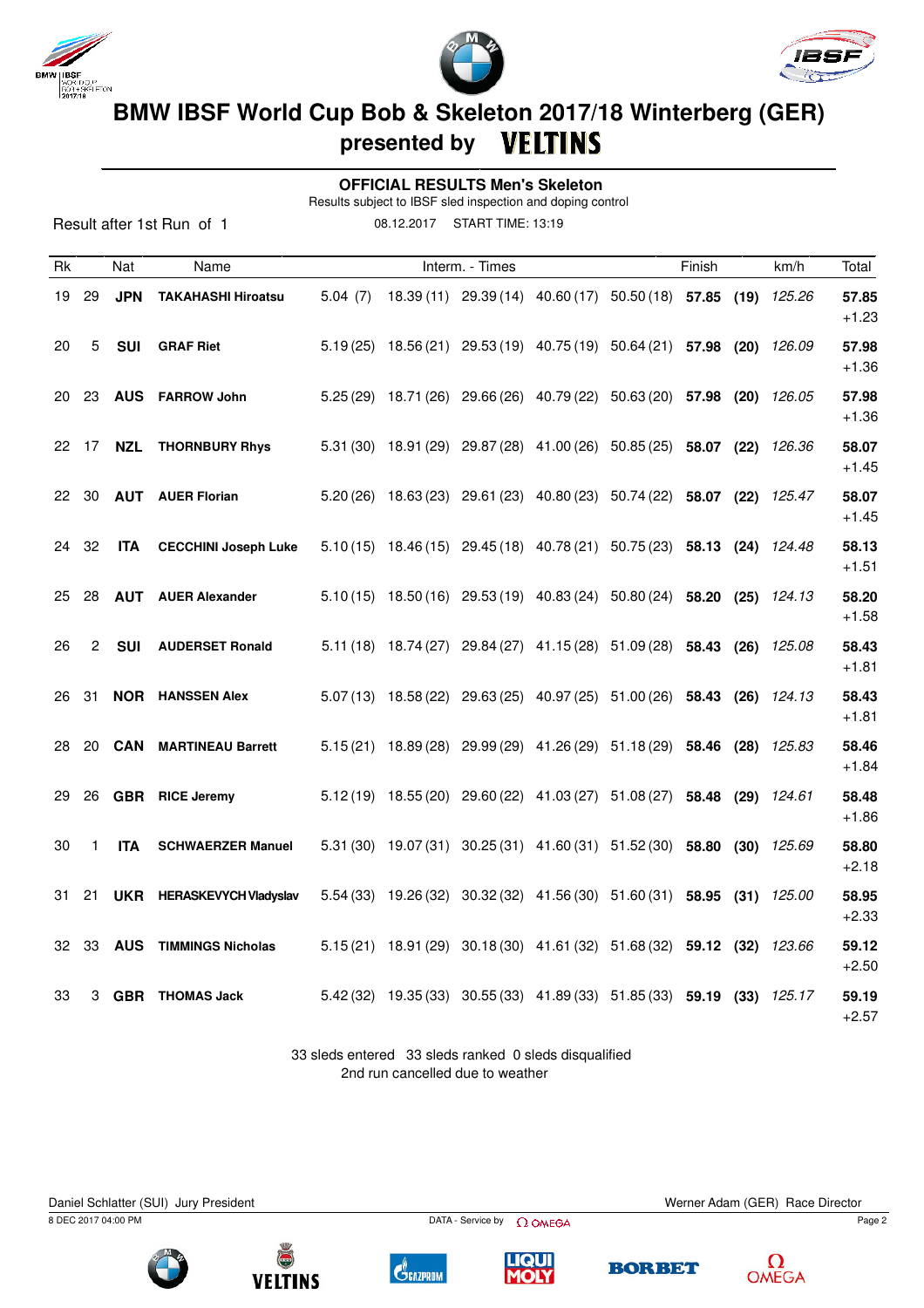





**presented by**

 **OFFICIAL RESULTS 2-man Bobsleigh**

Results subject to IBSF sled inspection and doping control

|                |       |                  | Result after 2nd Run of 2                            | 09.12.2017           | START TIME: 13:34      |                                                | End of Competition: 15:47                                                                                             |                                  |                          |              |                  |                    |
|----------------|-------|------------------|------------------------------------------------------|----------------------|------------------------|------------------------------------------------|-----------------------------------------------------------------------------------------------------------------------|----------------------------------|--------------------------|--------------|------------------|--------------------|
| Rk             |       | Nat              | Name                                                 |                      |                        | Interm. - Times                                |                                                                                                                       |                                  | Finish                   |              | km/h             | Total              |
| 1              | 19    | <b>SUI</b>       | <b>BRACHER Clemens</b><br><b>KUONEN Michael</b>      | 5.18(2)<br>5.18(4)   | 18.26(2)<br>18.23(2)   | 28.81(2)<br>28.76 (2)                          | 39.51(2)<br>39.44(2)                                                                                                  | 48.97 (2)<br>48.90 (2)           | 55.87<br>55.77           | (3)<br>(1)   | 132.20<br>132.20 | 1:51.64            |
| $\overline{2}$ | 15    | <b>CAN</b>       | <b>SPRING Chris</b><br><b>WRIGHT Neville</b>         | 5.23(10)<br>5.21(9)  | 18.35(5)<br>18.29(6)   | 28.89(5)<br>28.82(4)                           | 39.56(4)<br>39.49(3)                                                                                                  | 49.03 (5)<br>48.94 (3)           | 55.92<br>55.84           | (5)<br>(3)   | 132.69<br>133.03 | 1:51.76<br>$+0.12$ |
| $\overline{2}$ | 16    | <b>GER</b>       | <b>FRIEDRICH Francesco</b><br><b>MARGIS Thorsten</b> | 5.19(3)<br>5.16(1)   | 18.30(4)<br>18.22(1)   | 28.86(3)<br>28.72(1)                           | 39.56(4)<br>39.40(1)                                                                                                  | 49.05 (6)<br>48.87 (1)           | 55.96<br>55.80           | (6)<br>(2)   | 130.38<br>130.38 | 1:51.76<br>$+0.12$ |
| 4              | 12    | <b>CAN</b>       | <b>KRIPPS Justin</b><br><b>KOPACZ Alexander</b>      | 5.19(3)<br>5.18(4)   | 18.35(5)<br>18.26(4)   | 28.92(7)<br>28.81(3)                           | 39.59(6)<br>39.52(4)                                                                                                  | 49.01 $(4)$<br>48.99 (4)         | 55.91<br>55.88           | (4)<br>(4)   | 132.35<br>131.33 | 1:51.79<br>$+0.15$ |
| 5              | 17    | <b>CAN</b>       | <b>POLONIATO Nick</b><br><b>BROWN Lascelles</b>      | 5.16(1)<br>5.19(7)   | 18.20(1)<br>18.34(8)   | 28.70(1)<br>28.94 (7)                          | 39.36(1)<br>39.67 (9)                                                                                                 | 48.79 (1)<br>49.16 (9)           | 55.71<br>56.09           | (1)<br>(10)  | 132.54<br>131.96 | 1:51.80<br>$+0.16$ |
| 6              | 18    | <b>RUS</b>       | <b>KASJANOV Alexander</b><br>PUSHKAREV Aleksei       | 5.28(15)<br>5.27(13) | 18.39(9)<br>18.40(11)  | 28.90(6)<br>28.94(7)                           | 39.55(3)<br>39.62(7)                                                                                                  | 48.98 (3)<br>49.09 (6)           | 55.83<br>55.98           | (2)<br>(5)   | 132.49<br>131.62 | 1:51.81<br>$+0.17$ |
| 7              | 24    | <b>AUT</b>       | <b>MAIER Benjamin</b><br><b>SAMMER Markus</b>        | 5.19(3)<br>5.18(4)   | 18.28(3)<br>18.25(3)   | 28.86(3)<br>28.82(4)                           | 39.61(7)<br>39.57(5)                                                                                                  | 49.12 (7)<br>49.08 (5)           | 56.07<br>56.01           | (7)<br>(6)   | 129.91<br>130.01 | 1:52.08<br>$+0.44$ |
| 8              | 11    | <b>LAT</b>       | <b>KIBERMANIS Oskars</b><br><b>MIKNIS Matiss</b>     | 5.22(8)<br>5.16(1)   | 18.39(9)<br>18.27(5)   | 28.99(9)<br>28.87(6)                           | 39.71(8)<br>39.61(6)                                                                                                  | 49.20 (8)<br>49.12 (7)           | 56.11<br>56.06           | (8)<br>(7)   | 132.45<br>131.43 | 1:52.17<br>$+0.53$ |
| 9              | 7     | <b>GER</b>       | <b>WALTHER Nico</b><br><b>KUSKE Kevin</b>            | 5.32(21)<br>5.25(12) | 18.54(17)<br>18.42(12) | 29.12(13)<br>28.99(12)                         | 39.82(13)<br>39.70(11)                                                                                                | 49.29 (12)<br>49.17(10)          | 56.16<br>56.06           | (10)<br>(7)  | 132.15<br>131.86 | 1:52.22<br>$+0.58$ |
| 10             | 8     | <b>LAT</b>       | <b>MELBARDIS Oskars</b><br>STRENGA Janis             | 5.26(12)<br>5.22(11) | 18.49(13)<br>18.38(10) | 29.09(12)<br>28.96 (10)                        | 39.80(12)<br>39.65(8)                                                                                                 | 49.26 (11)<br>49.12 (7)          | 56.17<br>56.06           | (11)<br>(7)  | 130.81<br>130.67 | 1:52.23<br>$+0.59$ |
| 11             | 26    | <b>LAT</b>       | <b>ZALIMS Ugis</b><br><b>SPRINGIS Davis</b>          | 5.22(8)<br>5.21(9)   | 18.37(8)<br>18.35 (9)  | 28.98(8)<br>28.96 (10)                         | 39.72 (9)<br>39.69(10)                                                                                                | 49.22 (9)<br>49.21 (11)          | 56.14<br>56.16           | (9)<br>(11)  | 132.25<br>131.43 | 1:52.30<br>$+0.66$ |
| 12             | 22    | <b>RUS</b>       | <b>STULNEV Alexey</b><br>MALYKH Ilya                 | 5.33(22)<br>5.36(19) | 18.57(21)<br>18.59(19) | 29.16(15)<br>29.19(17)                         | 39.84(14)<br>39.89(17)                                                                                                | 49.30 (13)<br>49.36 (15)         | 56.18<br>56.25           | (12)<br>(15) | 131.48<br>131.86 | 1:52.43<br>$+0.79$ |
| 13             | 20    | <b>CZE</b>       | <b>DVORAK Dominik</b><br>NOSEK Jakub                 | 5.20(7)<br>5.20(8)   | 18.35(5)<br>18.33 (7)  |                                                | 29.00 (11) 39.79 (11) 49.31 (14) 56.26 (14)<br>28.95 (9) 39.74 (12) 49.27 (12) 56.21 (13)                             |                                  |                          |              | 131.62<br>25.60  | 1:52.47<br>+0.83   |
| 14             | 9     | <b>SUI</b>       | <b>PETER Rico</b><br>FRIEDLI Simon                   | 5.37(25)<br>5.32(18) |                        |                                                | 18.66 (24) 29.28 (23) 39.97 (18) 49.44 (15) 56.33 (15)<br>18.52 (16) 29.11 (15) 39.82 (13) 49.29 (13) 56.16 (11)      |                                  |                          |              | 132.35<br>132.79 | 1:52.49<br>$+0.85$ |
|                |       | 15 21 <b>POL</b> | <b>LUTY Mateusz</b><br>TYLKOWSKI Krzysztof           | 5.25(11)             |                        | 18.41 (11) 28.99 (9)                           | 5.28 (14) 18.45 (14) 29.07 (13) 39.83 (14) 49.37 (16) 56.33 (16) 131.57                                               | 39.73 (10) 49.24 (10) 56.18 (12) |                          |              | 131.67           | 1:52.51<br>$+0.87$ |
| 16             |       | 10 <b>GER</b>    | <b>LOCHNER Johannes</b><br><b>WEBER Christopher</b>  | 5.19(3)<br>5.17(3)   |                        | 18.51 (14) 29.17 (16)<br>18.43 (13) 29.09 (14) | 39.94 (17) 49.45 (18)<br>39.83 (14) 49.32 (14)                                                                        |                                  | 56.37 (16)<br>56.23 (14) |              | 130.71<br>131.67 | 1:52.60<br>$+0.96$ |
|                | 17 27 | <b>RUS</b>       | <b>ANDRIANOV Maxim</b><br>MORDASOV Mikhail           | 5.31(17)<br>5.30(17) |                        |                                                | 18.52 (15) 29.17 (16) 39.93 (15) 49.44 (15)<br>18.49 (15) 29.12 (16) 39.88 (16)                                       | 49.38 (17)                       | 56.39<br>56.33 (16)      | (17)         | 131.77<br>132.30 | 1:52.72<br>$+1.08$ |
| 18             | 6     | <b>USA</b>       | <b>CUNNINGHAM Nick</b><br>ABDUL-SABOOR Hakeem        | 5.31(17)             |                        |                                                | 18.57 (21) 29.19 (19) 40.03 (20) 49.56 (20) 56.48<br>5.29 (16) 18.56 (17) 29.20 (18) 39.98 (18) 49.49 (18) 56.41 (18) |                                  |                          | (20)         | 131.00<br>131.29 | 1:52.89<br>$+1.25$ |

9 DEC 2017 03:49 PM Page 1











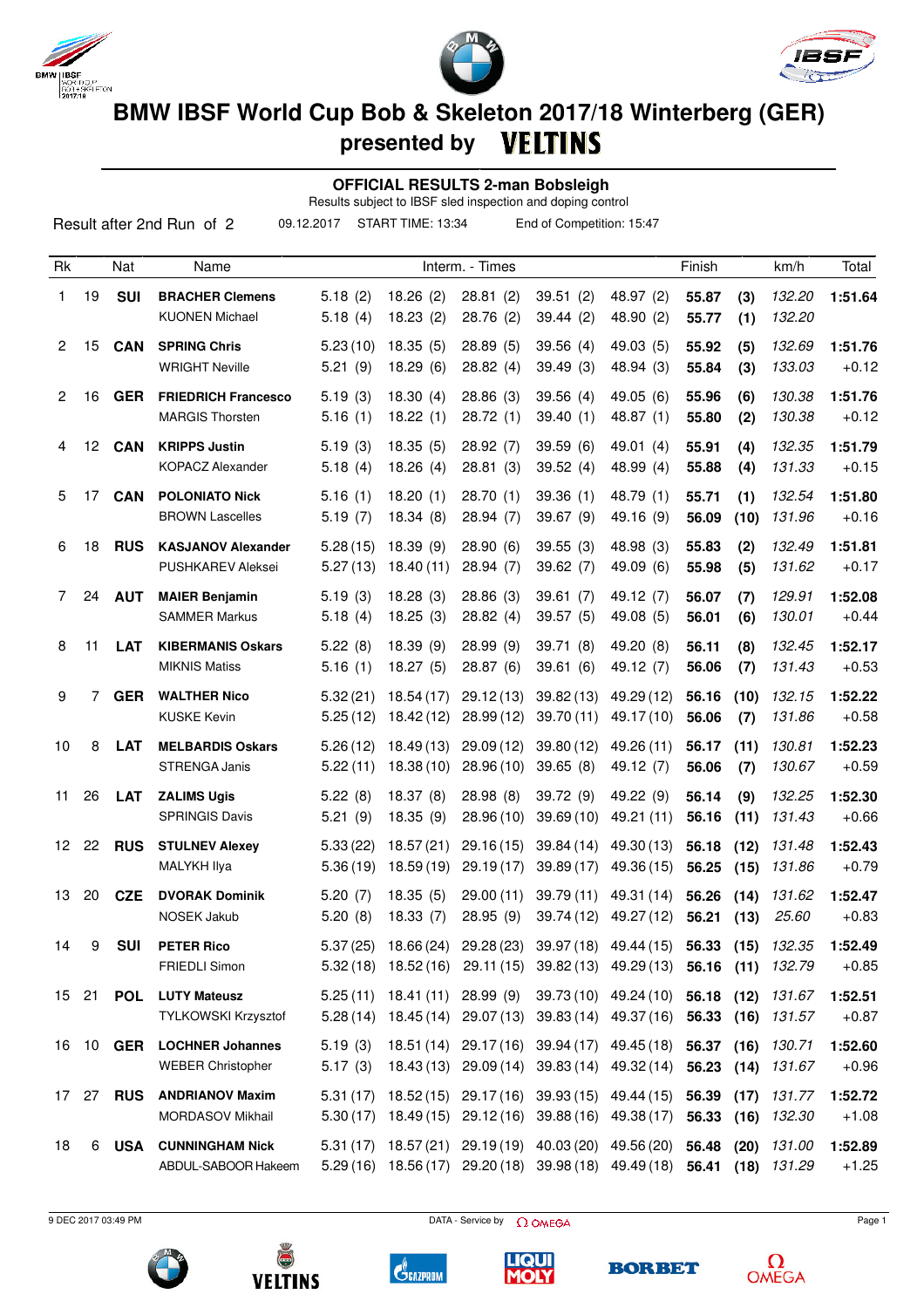





 **OFFICIAL RESULTS 2-man Bobsleigh**

Results subject to IBSF sled inspection and doping control

|           |    |            | Result after 2nd Run of 2                                     | 09.12.2017           | START TIME: 13:34                                             |                                             | End of Competition: 15:47        |                                     |                |              |                  |                    |
|-----------|----|------------|---------------------------------------------------------------|----------------------|---------------------------------------------------------------|---------------------------------------------|----------------------------------|-------------------------------------|----------------|--------------|------------------|--------------------|
| <b>Rk</b> |    | Nat        | Name                                                          |                      |                                                               | Interm. - Times                             |                                  |                                     | Finish         |              | km/h             | Total              |
| 19        | 14 | <b>USA</b> | <b>BASCUE Codie</b><br><b>VALDES Carlo</b>                    | 5.26(12)<br>5.28(14) | 18.48 (12)<br>18.56 (17)                                      | 29.14(14)<br>29.27 (19)                     | 40.10 (19)                       | 39.93 (15) 49.44 (15)<br>49.64 (19) | 56.41<br>56.57 | (18)<br>(19) | 130.57<br>130.86 | 1:52.98<br>$+1.34$ |
| 20        | 28 | <b>CZE</b> | <b>VRBA Jan</b><br><b>HAVLIN Jakub</b>                        | 5.37(25)<br>5.40(20) | 18.63 (23)<br>18.69 (20)                                      | 29.28 (23)<br>29.36 (20)                    | 40.03(20)<br>40.14 (20)          | 49.52 (19)<br>49.70 (20)            | 56.42<br>56.64 | (19)<br>(20) | 132.25<br>132.01 | 1:53.06<br>$+1.42$ |
| 21.       | 25 | <b>AUT</b> | <b>TREICHL Markus</b><br><b>BASSEY Ekemini</b>                | 5.31(17)             |                                                               | 18.56 (19) 29.21 (21)                       | 40.03 (20)                       | 49.58 (21)                          | 56.55          | (21)         | 130.34           | 56.55              |
| 22        | 13 | <b>USA</b> | <b>OLSEN Justin</b><br><b>WEINSTOCK Evan</b>                  | 5.26(12)             | 18.52 (15)                                                    |                                             | 29.18 (18) 39.99 (19) 49.58 (21) |                                     | 56.56          | (22)         | 129.72           | 56.56              |
| 23        | 23 | <b>FRA</b> | <b>HEINRICH Romain</b><br><b>PUJAR Yannis</b>                 | 5.31(17)             | 18.54 (17)                                                    |                                             | 29.20 (20) 40.04 (23)            | 49.60 (23)                          | 56.58 (23)     |              | 130.76           | 56.58              |
| 24        | 4  | <b>GBR</b> | <b>HALL Bradley</b><br><b>CACKETT Gregory</b>                 | 5.30(16)             |                                                               | 18.56 (19) 29.26 (22)                       |                                  | 40.10 (24) 49.66 (24)               | 56.64          | (24)         | 131.05           | 56.64              |
| 25        | 3  | <b>GBR</b> | <b>TASKER Bruce</b><br>SIMPSON Judah                          |                      | $5.36(23)$ 18.73(26) 29.38(26) 40.17(25) 49.72(25) 56.67 (25) |                                             |                                  |                                     |                |              | 130.01           | 56.67              |
| 26        | 29 | <b>NED</b> | de BRUIN Ivo<br>van der ZIJDE Bror                            | 5.36(23)             |                                                               | 18.68 (25) 29.35 (25)                       |                                  | 40.18 (26) 49.73 (26)               | 56.71          | (26)         | 130.34           | 56.71              |
| 27        | 1  | <b>ITA</b> | <b>BERTAZZO Simone</b><br><b>VARIOLA Mattia</b>               | 5.42(27)             | 18.80 (27)                                                    | 29.49 (27)                                  | 40.31 (27)                       | 49.89 (27)                          | 56.86          | (27)         | 130.67           | 56.86              |
| 28        | 30 | <b>SRB</b> | <b>RADENOVIC Vuk</b><br><b>VUJANIC Stefan</b>                 | 5.49(29)             | 18.83 (29)                                                    | 29.54 (28)                                  | 40.40 (28)                       | 49.96 (28)                          | 56.94 (28)     |              | 130.01           | 56.94              |
| 29        | 2  | <b>ROU</b> | <b>GRIGORE Dorin Alexandru</b><br><b>CRACIUN Florin Cezar</b> | 5.44(28)             | 18.80 (27)                                                    | 29.60 (29)                                  | 40.57 (29)                       | 50.26 (29)                          | 57.36          | (29)         | 128.93           | 57.36              |
| 30        | 5  | <b>ITA</b> | <b>BAUMGARTNER Patrick</b><br><b>VERGINER Alex</b>            | 5.52(30)             |                                                               | 18.97 (30) 29.74 (30) 40.67 (30) 50.33 (30) |                                  |                                     | 57.39          | (30)         | 128.93           | 57.39              |

30 sleds entered 30 sleds ranked 0 sleds disqualified

9 DEC 2017 03:49 PM Page 2 Gatis Guts (LAT) Jury President Manited Schulte (GER) Race Director







**C**GAZPROM





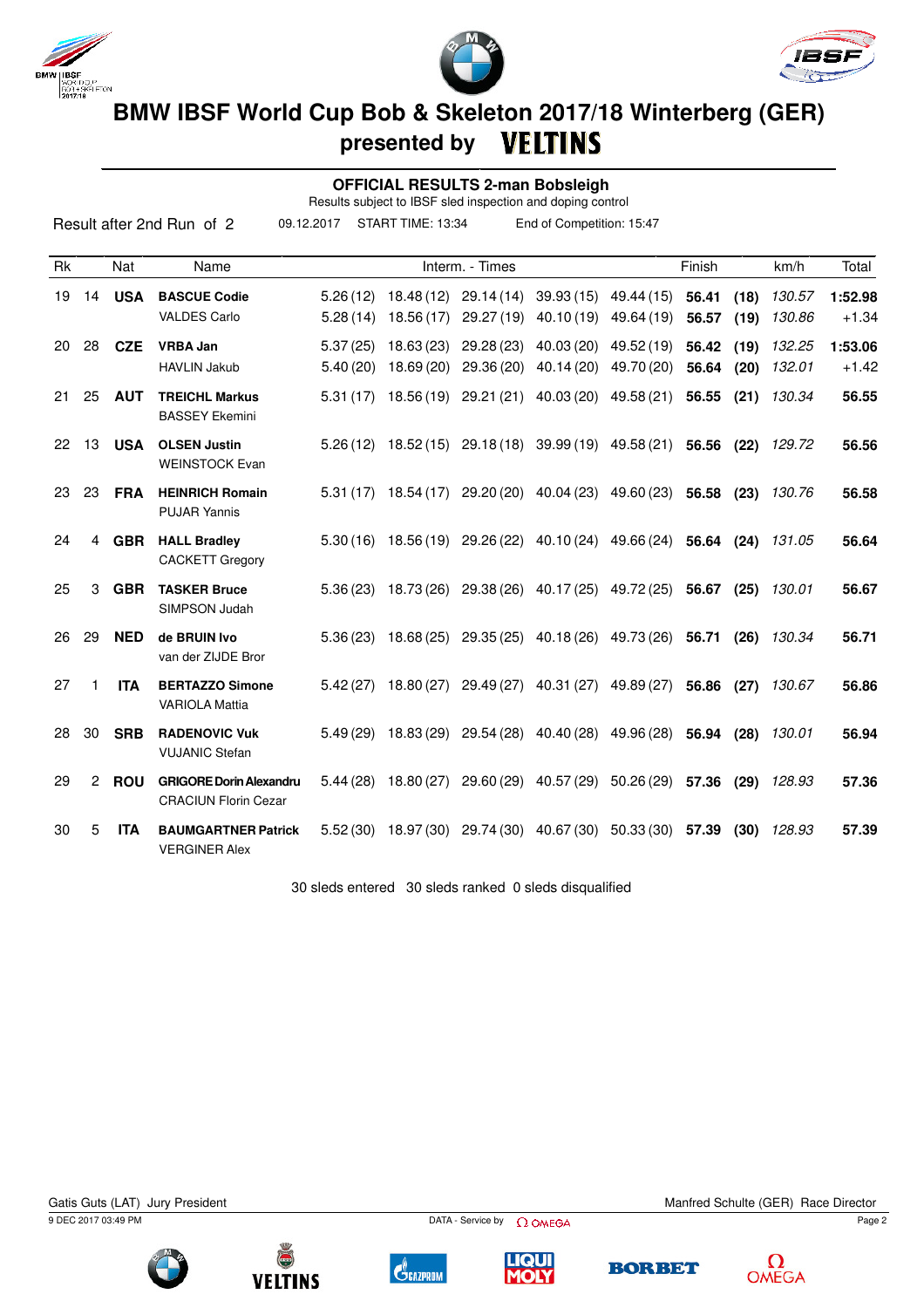





**presented by**

 **OFFICIAL RESULTS Women's Bobsleigh**

Results subject to IBSF sled inspection and doping control

| Result after 2nd Run of 2<br>09.12.2017<br>START TIME: 9:49<br>End of Competition: 12:02 |                  |                  |                                                          |                      |                         |                        |                                                                                                                                             |                        |                          |              |                  |                    |
|------------------------------------------------------------------------------------------|------------------|------------------|----------------------------------------------------------|----------------------|-------------------------|------------------------|---------------------------------------------------------------------------------------------------------------------------------------------|------------------------|--------------------------|--------------|------------------|--------------------|
| Rk                                                                                       |                  | Nat              | Name                                                     |                      |                         | Interm. - Times        |                                                                                                                                             |                        | Finish                   |              | km/h             | Total              |
| 1                                                                                        | 11               | <b>GER</b>       | <b>SCHNEIDER Stephanie</b><br><b>BUCKWITZ Lisa Marie</b> | 5.67(2)<br>5.58(2)   | 19.17(3)<br>18.99(2)    | 30.00(3)<br>29.76 (2)  | 40.96(2)<br>40.66(1)                                                                                                                        | 50.59(2)<br>50.27(1)   | 57.61<br>57.29           | (1)<br>(2)   | 129.63<br>129.91 | 1:54.90            |
| $\overline{2}$                                                                           | 10               | <b>USA</b>       | <b>MEYERS TAYLOR Elana</b><br><b>GIBBS Lauren</b>        | 5.68(4)<br>5.50(1)   | 19.31(8)<br>18.94(1)    | 30.23(9)<br>29.75(1)   | 41.21(7)<br>40.66(1)                                                                                                                        | 50.86(7)<br>50.27(1)   | 57.88<br>57.28           | (6)<br>(1)   | 129.40<br>129.87 | 1:55.16<br>$+0.26$ |
| 3                                                                                        | 12 <sup>12</sup> | <b>GER</b>       | <b>JAMANKA Mariama</b><br><b>DRAZEK Annika</b>           | 5.65(1)<br>5.62(4)   | 19.14(1)<br>19.05(3)    | 29.94(1)<br>29.82(3)   | 40.86(1)<br>40.73 (3)                                                                                                                       | 50.56(1)<br>50.38(3)   | 57.72<br>57.46           | (2)<br>(4)   | 127.25<br>129.03 | 1:55.18<br>$+0.28$ |
| 4                                                                                        | 8                | <b>CAN</b>       | <b>HUMPHRIES Kaillie</b><br>LOTHOLZ Melissa              | 5.69(6)<br>5.65(5)   | 19.24(4)<br>19.16(6)    | 30.11(4)<br>29.96 (6)  | 41.07 $(4)$<br>40.86(6)                                                                                                                     | 50.70(4)<br>50.48(6)   | 57.73<br>57.49           | (3)<br>(5)   | 130.52<br>131.19 | 1:55.22<br>$+0.32$ |
| 5                                                                                        | 18               | <b>AUT</b>       | <b>BEIERL Katrin</b><br>ONASANYA J.J.O.D.                | 5.67(2)<br>5.65(5)   | 19.15(2)<br>19.11(5)    | 29.98(2)<br>29.90(4)   | 40.98(3)<br>40.82(5)                                                                                                                        | 50.67(3)<br>50.47(5)   | 57.74<br>57.53           | (4)<br>(6)   | 128.66<br>129.03 | 1:55.27<br>$+0.37$ |
| 6                                                                                        | 6                | <b>USA</b>       | <b>GREUBEL POSER Jamie</b><br>EVANS Aja                  | 5.68(4)<br>5.59(3)   | 19.28(5)<br>19.08(4)    | 30.22(8)<br>29.90(4)   | 41.25 (9)<br>40.81(4)                                                                                                                       | 50.90(8)<br>50.42(4)   | 57.94<br>57.43           | (8)<br>(3)   | 129.44<br>129.63 | 1:55.37<br>$+0.47$ |
| 7                                                                                        | 22               | <b>JAM</b>       | <b>FENLATOR-VICTORIAN Jaz</b><br>RUSSELL Carrie          | 5.73(8)<br>5.71(8)   | 19.29(6)<br>19.20(8)    | 30.18(6)<br>30.02(8)   | 41.15(5)<br>40.92 (8)                                                                                                                       | 50.81(5)<br>50.52(7)   | 57.86<br>57.57           | (5)<br>(7)   | 130.38<br>130.43 | 1:55.43<br>$+0.53$ |
| 8                                                                                        | 14               | <b>GER</b>       | <b>KOEHLER Anna</b><br><b>NOLTE Erline</b>               | 5.75(9)<br>5.69(7)   | 19.29(6)<br>19.16(6)    | 30.17(5)<br>29.96 (6)  | 41.17 (6)<br>40.90(7)                                                                                                                       | 50.82(6)<br>50.54(8)   | 57.88<br>57.58           | (6)<br>(8)   | 128.98<br>129.35 | 1:55.46<br>$+0.56$ |
| 9                                                                                        | 17               | <b>BEL</b>       | <b>WILLEMSEN Elfje</b><br><b>AERTS Sara</b>              | 5.80(11)<br>5.78(10) | 19.33(9)<br>19.29 (9)   | 30.21(7)<br>30.13(9)   | 41.23 (8)<br>41.08 (9)                                                                                                                      | 50.90(8)<br>50.72 (9)  | 57.97<br>57.78           | (9)<br>(9)   | 130.15<br>130.52 | 1:55.75<br>$+0.85$ |
| 10                                                                                       | 21               | BEL              | <b>VANNIEUWENHUYSE An</b><br><b>VERCRUYSSEN Sophie</b>   | 5.81(12)<br>5.83(16) | 19.38(10)<br>19.41 (12) | 30.26(10)<br>30.29(12) | 41.27 (10)<br>41.28(11)                                                                                                                     | 50.96(10)<br>50.96(12) | 58.04<br>58.07           | (10)<br>(13) | 130.57<br>129.26 | 1:56.11<br>$+1.21$ |
| 11                                                                                       | 23               | <b>ROU</b>       | <b>GRECU Andreea</b><br><b>PUIU Beatrice</b>             | 5.72(7)<br>5.82(13)  | 19.38(10)<br>19.44(14)  | 30.34(11)<br>30.34(14) | 41.34 (11)<br>41.32 (15)                                                                                                                    | 51.01(11)<br>50.98(14) | 58.09<br>58.07           | (11)<br>(13) | 130.19<br>130.38 | 1:56.16<br>$+1.26$ |
| 12                                                                                       | 19               | <b>SUI</b>       | <b>HAFNER Sabina</b><br><b>REBSAMEN Eveline</b>          | 5.83(18)<br>5.82(13) | 19.44 (13)<br>19.42(13) | 30.34(11)<br>30.29(12) | 41.34 (11)<br>41.30(13)                                                                                                                     | 51.05(12)<br>50.99(15) | 58.13<br>58.05           | (12)<br>(12) | 129.58<br>129.35 | 1:56.18<br>$+1.28$ |
| 13                                                                                       | 16               | <b>RUS</b>       | RODIONOVA Aleksandra<br>KOCHERZHOVA Anastasia            | 5.81(12)<br>5.76(9)  |                         |                        | 19.42 (12) 30.34 (11) 41.37 (13) 51.10 (14)<br>19.32 (10) 30.21 (10) 41.21 (10) 50.90 (10) 57.99 (10) 129.72                                |                        | 58.25 (14)               |              | 128.80           | 1:56.24<br>$+1.34$ |
|                                                                                          |                  | 14 15 <b>AUT</b> | <b>HENGSTER Christina</b><br><b>DEKKER Sanne Monique</b> |                      |                         |                        | 5.87 (20) 19.58 (20) 30.53 (18) 41.54 (16) 51.22 (15) 58.31 (15)<br>5.86 (17) 19.50 (17) 30.37 (16) 41.30 (13) 50.96 (12) 58.03 (11)        |                        |                          |              | 129.54<br>129.91 | 1:56.34<br>$+1.44$ |
| 15                                                                                       |                  |                  | 20 ROU CONSTANTIN Maria Adela<br>IUSCO FLORENTINACOST    |                      |                         |                        | 5.86 (19) 19.52 (17) 30.42 (14) 41.39 (14) 51.07 (13) 58.15 (13)<br>5.94 (19) 19.64 (18) 30.56 (18) 41.53 (18) 51.17 (18) 58.21 (17)        |                        |                          |              | 129.21<br>130.05 | 1:56.36<br>$+1.46$ |
| 16                                                                                       |                  | 5 CAN            | <b>RISSLING Alysia</b><br>MOYSE Heather                  |                      |                         |                        | 5.81 (12) 19.55 (18) 30.53 (18) 41.62 (19) 51.32 (19)<br>$5.78(10)$ 19.39 (11) 30.27 (11) 41.28 (11) 50.95 (11)                             |                        | 58.40 (17)<br>58.09 (15) |              | 127.84<br>127.20 | 1:56.49<br>$+1.59$ |
| 17                                                                                       | 13               | <b>RUS</b>       | <b>SERGEEVA Nadezhda</b><br>SHOKSHUEVA Yulia             |                      |                         |                        | 5.81 (12) 19.51 (16) 30.46 (15) 41.50 (15) 51.22 (15) 58.34 (16) 127.47<br>5.81 (12) 19.49 (16) 30.42 (17) 41.45 (17) 51.15 (17) 58.25 (18) |                        |                          |              | 127.88           | 1:56.59<br>$+1.69$ |
| 18                                                                                       | $\overline{2}$   | <b>SUI</b>       | <b>FONTANIVE Martina</b><br>STREBEL Irina                |                      |                         |                        | 5.81 (12) 19.47 (14) 30.49 (16) 41.57 (17) 51.30 (18) 58.48 (19)<br>5.82 (13) 19.45 (15) 30.34 (14) 41.36 (16) 51.07 (16) 58.17 (16)        |                        |                          |              | 127.84<br>129.40 | 1:56.65<br>$+1.75$ |

9 DEC 2017 12:03 PM Page 1











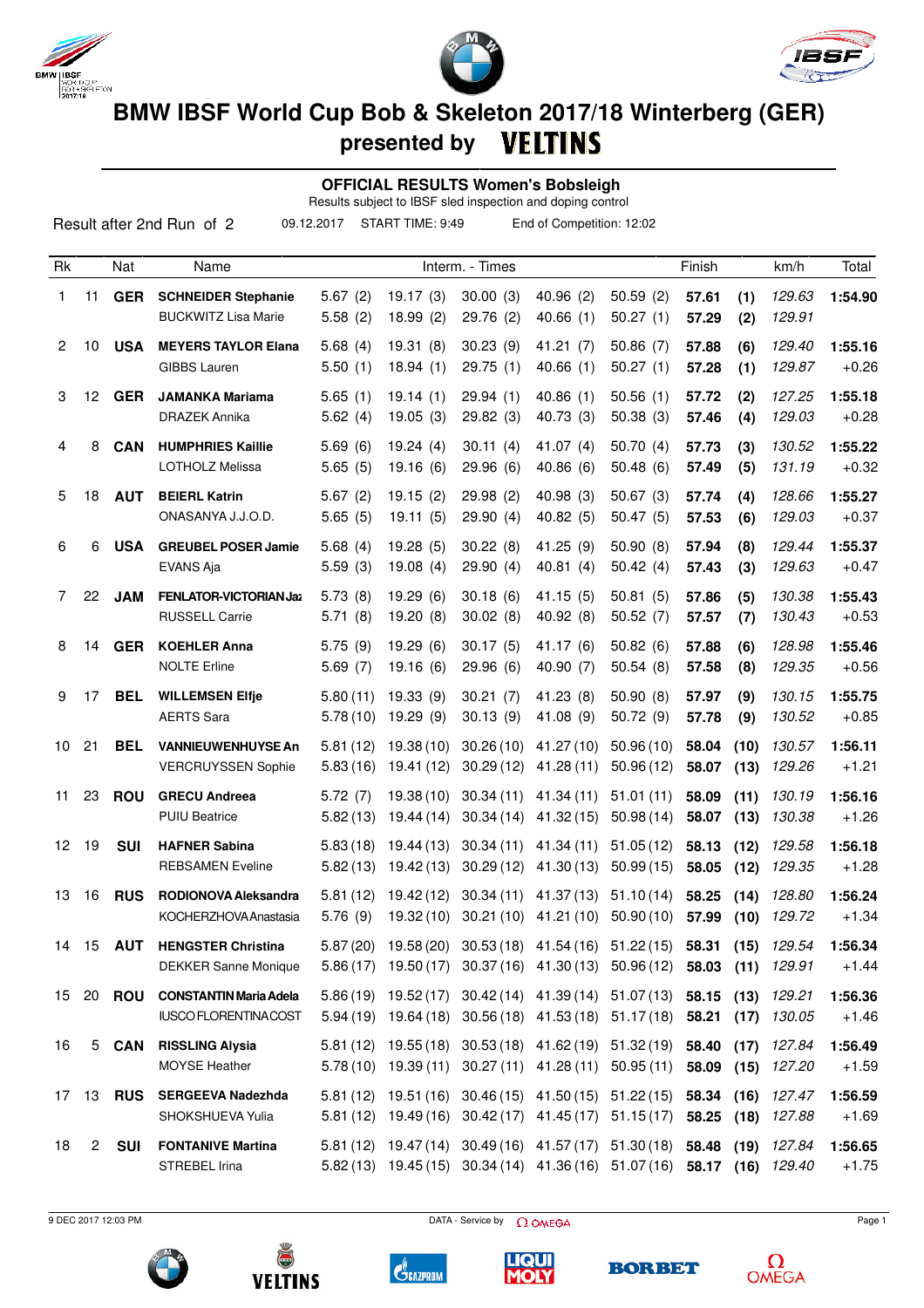





 **OFFICIAL RESULTS Women's Bobsleigh**

Results subject to IBSF sled inspection and doping control

|    |   |            | Result after 2nd Run of 2                       | 09.12.2017           | START TIME: 9:49         |                 | End of Competition: 12:02                      |                          |                     |              |                  |                    |
|----|---|------------|-------------------------------------------------|----------------------|--------------------------|-----------------|------------------------------------------------|--------------------------|---------------------|--------------|------------------|--------------------|
| Rk |   | Nat        | Name                                            |                      |                          | Interm. - Times |                                                |                          | Finish              |              | km/h             | Total              |
| 19 | 4 | <b>USA</b> | <b>REINBOLT Brittany</b><br>AJOKU Maureen       | 5.78(10)<br>5.89(18) | 19.50 (15)<br>19.65 (19) |                 | $30.49(16)$ 41.57(17)<br>30.66 (19) 41.71 (19) | 51.29 (17)<br>51.39 (19) | 58.41<br>58.46 (19) | (18)         | 128.34<br>128.89 | 1:56.87<br>$+1.97$ |
| 20 |   | <b>GBR</b> | <b>MCNEILL Mica</b><br><b>MOORE Mica</b>        | 5.89(21)<br>5.95(20) | 19.59 (21)<br>19.77 (20) | 30.66(21)       | 41.76 (20)<br>30.84 (20) 41.93 (20)            | 51.47 (20)<br>51.62 (20) | 58.55<br>58.72      | (20)<br>(20) | 129.12<br>129.77 | 1:57.27<br>$+2.37$ |
| 21 | 9 | <b>CAN</b> | de BRUIN Christine<br><b>APPIAH Cynthia</b>     | 5.81(12)             | 19.57 (19)               |                 | $30.60(20)$ 41.78 (21)                         | 51.56 (21)               | 58.70               | (21)         | 127.70           | 58.70              |
| 22 | 3 | <b>JPN</b> | <b>OSHIGIRI Maria</b><br><b>MORIMOTO Mariko</b> | 5.91(22)             | 19.68 (22)               | 30.75(22)       | 41.94 (22)                                     | 51.75(22)                | 58.91               | (22)         | 127.97           | 58.91              |
| 23 |   | <b>JPN</b> | <b>ASAZU Konomi</b><br><b>KAWASAKI Natsumi</b>  | 6.05(23)             | 19.92 (23)               | 31.05 (23)      | 42.25 (23)                                     | 52.04 (23)               | 59.16               | (23)         | 128.75           | 59.16              |

23 sleds entered 23 sleds ranked 0 sleds disqualified

9 DEC 2017 12:03 PM Page 2 Gatis Guts (LAT) Jury President Manifed Schulte (GER) Race Director











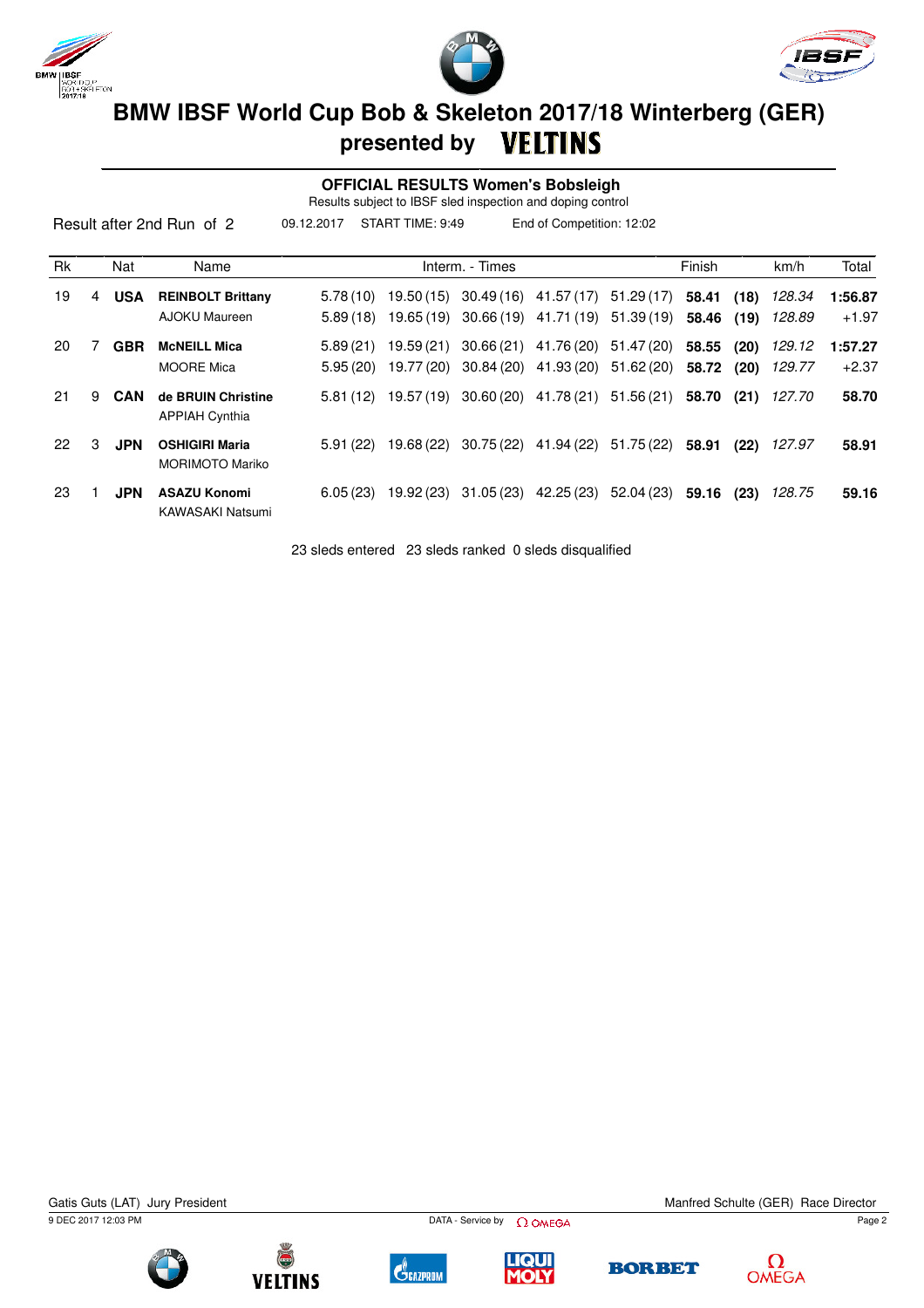

Result after 2nd Run of 2





## **BMW IBSF World Cup Bob & Skeleton 2017/18 Winterberg (GER) presented by**

 **OFFICIAL RESULTS 4-man Bobsleigh**

Results subject to IBSF sled inspection and doping control 10.12.2017 START TIME: 11:34 End of Competition: 13:44

| Rk |                 | Nat        | Name                                                                                                     |                      |                                  | Interm. - Times       |                                                                                                                                    |                        | Finish               |            | km/h   | Total              |
|----|-----------------|------------|----------------------------------------------------------------------------------------------------------|----------------------|----------------------------------|-----------------------|------------------------------------------------------------------------------------------------------------------------------------|------------------------|----------------------|------------|--------|--------------------|
| 1  | 9               | <b>GER</b> | <b>LOCHNER Johannes</b><br><b>BLUHM Joshua</b><br><b>WEBER Christopher</b><br><b>RASP Christian</b>      | 5.06(2)<br>5.06(2)   | 17.92(2)<br>17.95(1)             | 28.17(1)<br>28.26(1)  | 38.54(1)<br>38.71(1)                                                                                                               | 47.73 (1)<br>47.99 (1) | 54.36<br>54.67       | (1)<br>(1) | 134.78 | 1:49.03            |
| 2  | 8               | <b>GER</b> | <b>WALTHER Nico</b><br><b>HUEBENBECKER Marko</b><br><b>KORONA Kevin</b><br><b>FRANKE Eric</b>            | 5.11(10)<br>5.14(11) | 18.00(5)<br>18.06(6)             | 28.29(4)<br>28.37(2)  | 38.66(3)<br>38.83(2)                                                                                                               | 47.86 (2)<br>48.09(2)  | 54.48<br>54.78       | (2)<br>(2) | 135.28 | 1:49.26<br>$+0.23$ |
| 3  | 12 <sup>°</sup> | GER        | <b>FRIEDRICH Francesco</b><br><b>BAECKER Jannis</b><br><b>GROTHKOPP Martin</b><br><b>MARGIS Thorsten</b> | 5.08(5)<br>5.07(4)   | 18.01(6)<br>18.02(3)             | 28.29(4)<br>28.38(4)  | 38.67(4)<br>38.87(3)                                                                                                               | 47.88 (3)<br>48.16 (3) | 54.51<br>54.85       | (3)<br>(3) | 134.98 | 1:49.36<br>$+0.33$ |
| 4  | 15              | CAN        | <b>KRIPPS Justin</b><br><b>KOPACZ Alexander</b><br><b>LUMSDEN Jesse</b><br>SMITH Oluseyi                 | 5.02(1)<br>5.06(2)   | 17.91(1)<br>18.00(2)             | 28.23(2)<br>28.37(2)  | 38.68(5)<br>38.91(4)                                                                                                               | 47.92 (5)<br>48.23 (5) | 54.59<br>54.93       | (5)<br>(5) | 134.22 | 1:49.52<br>$+0.49$ |
| 5  | 14              | <b>CAN</b> | <b>SPRING Chris</b><br><b>STONES Cameron</b><br><b>KIRKPATRICK Joshua</b><br><b>WRIGHT Neville</b>       | 5.08(5)<br>5.09(5)   | 17.96(3)<br>18.03(4)             | 28.25(3)<br>28.40(6)  | 38.65(2)<br>38.95(5)                                                                                                               | 47.88 (3)<br>48.32 (8) | 54.54<br>55.12       | (4)<br>(9) | 134.52 | 1:49.66<br>$+0.63$ |
| 5  | 18              | <b>LAT</b> | <b>KIBERMANIS Oskars</b><br><b>JANSONS Janis</b><br><b>MIKNIS Matiss</b><br><b>ZIRUPS Raivis</b>         | 5.12(12)<br>5.11(6)  | 18.08(13)<br>18.10(7)            | 28.39(9)<br>28.46 (7) | 38.83(9)                                                                                                                           | 48.08 (8)<br>48.25 (6) | 54.73<br>54.93       | (7)<br>(5) | 134.78 | 1:49.66<br>$+0.63$ |
| 5  | 22              | <b>AUT</b> | <b>MAIER Benjamin</b><br><b>WALCH Kilian</b><br><b>SAMMER Markus</b><br><b>MOLDOVAN Danut Ion</b>        | 5.07(3)<br>5.05(1)   | 17.98(4)<br>18.03(4)             | 28.31(6)<br>28.38(4)  | 38.77(7)                                                                                                                           | 48.06 (7)<br>48.17 (4) | 54.77<br>54.89       | (8)<br>(4) | 133.38 | 1:49.66<br>$+0.63$ |
| 8  | 11              | <b>RUS</b> | <b>KASJANOV Alexander</b><br>KHUZIN Ilvir<br><b>KONDRATENKO Vasiliy</b><br><b>PUSHKAREV Aleksei</b>      | 5.11(10)             | 18.01(6)                         | 28.32(7)              | 38.75(6)<br>5.13 (8) 18.12 (9) 28.49 (8) 38.99 (6) 48.31 (7)                                                                       | 48.00 (6)              | 54.69<br>$55.04$ (7) | (6)        | 134.52 | 1:49.73<br>$+0.70$ |
| 9  |                 |            | 6 GBR DEEN Lamin<br>SIMONS Ben<br><b>OLUBI Toby</b><br><b>MATTHEWS Andrew</b>                            |                      | $5.11(6)$ $18.12(9)$ $28.52(10)$ |                       | 5.13 (16) 18.09 (14) 28.42 (11) 38.86 (10) 48.10 (9) 54.78 (9) 134.37                                                              | 48.41 (11) 55.15 (10)  |                      |            |        | 1:49.93<br>$+0.90$ |
| 9  | 17              | SUI        | <b>PETER Rico</b><br><b>BAUMANN Alex</b><br><b>FRIEDLI Simon</b><br><b>AMRHEIN Thomas</b>                |                      |                                  |                       | 5.15(18) 18.18(18) 28.54(18) 38.96(13) 48.19(12) 54.83 (11) 135.23<br>5.17(14) $18.24(14)$ 28.65(13) 39.15(10) 48.43(13) 55.10 (8) |                        |                      |            |        | 1:49.93<br>$+0.90$ |



**VELTINS** 





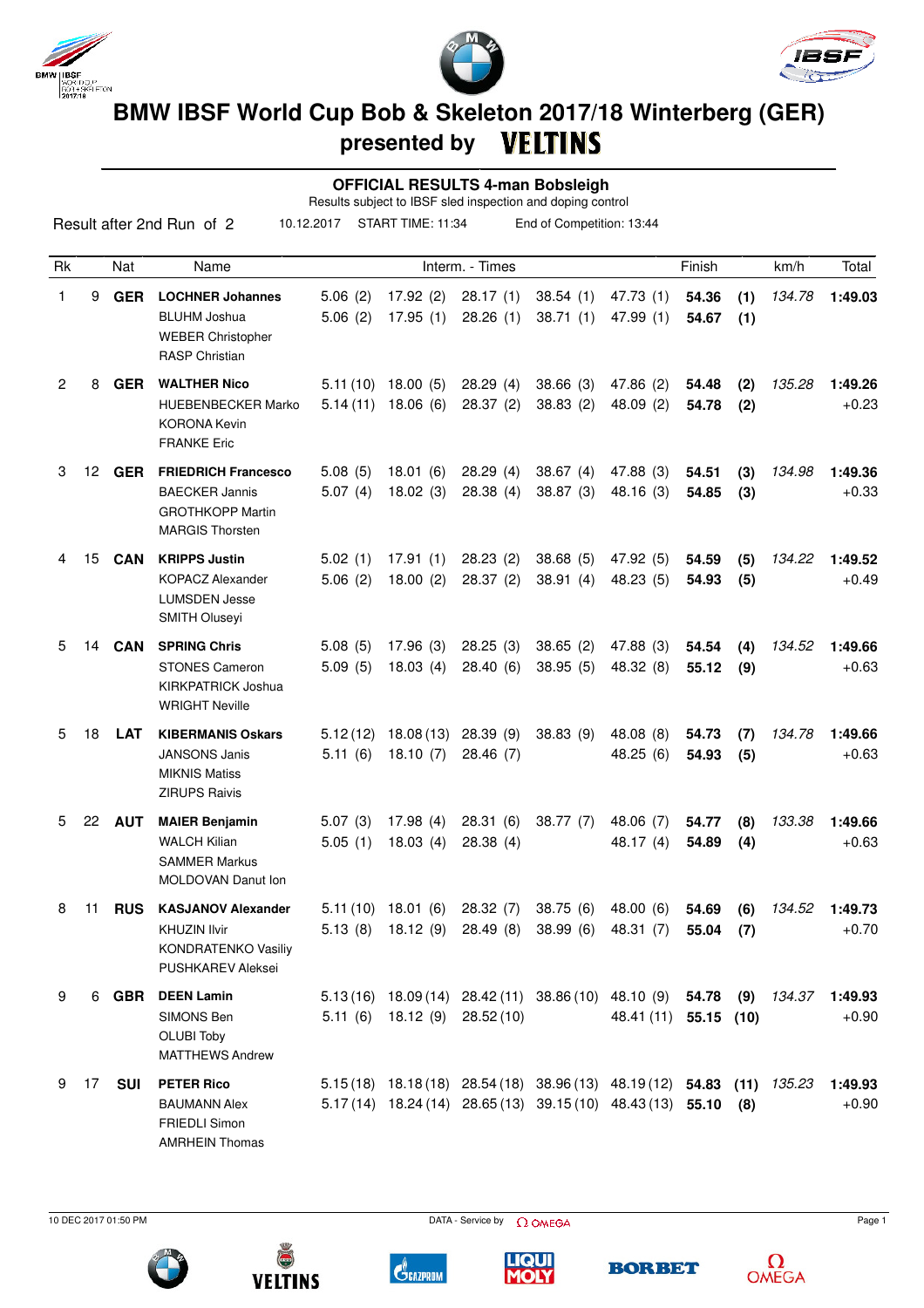





 **OFFICIAL RESULTS 4-man Bobsleigh**

Results subject to IBSF sled inspection and doping control

|    |       |               | Result after 2nd Run of 2                                                                            | 10.12.2017         | START TIME: 11:34    |                                                                        | End of Competition: 13:44                      |                                                                                                                                                     |                          |              |        |                    |
|----|-------|---------------|------------------------------------------------------------------------------------------------------|--------------------|----------------------|------------------------------------------------------------------------|------------------------------------------------|-----------------------------------------------------------------------------------------------------------------------------------------------------|--------------------------|--------------|--------|--------------------|
| Rk |       | Nat           | Name                                                                                                 |                    |                      | Interm. - Times                                                        |                                                |                                                                                                                                                     | Finish                   |              | km/h   | Total              |
| 11 | 13    | <b>USA</b>    | <b>BASCUE Codie</b><br><b>WEBER Nathan</b><br><b>VALDES Carlo</b><br>McGUFFIE Samuel                 | 5.09(8)<br>5.13(8) | 18.01(6)             | 28.35(8)<br>18.14 (11) 28.54 (11)                                      | 38.82 (8)<br>39.07(8)                          | 48.10 (9)<br>48.41 (11)                                                                                                                             | 54.81<br>55.15(10)       | (10)         | 134.52 | 1:49.96<br>$+0.93$ |
| 12 | 10    | <b>LAT</b>    | <b>MELBARDIS Oskars</b><br><b>DREISKENS Daumants</b><br><b>LUSIS Helvijs</b><br><b>STRENGA Janis</b> |                    |                      | $5.12(12)$ 18.07 (12) 28.43 (12)<br>$5.15(12)$ $18.16(12)$ $28.55(12)$ | 39.09(9)                                       | 38.91 (11) 48.15 (11)<br>48.40 (10)                                                                                                                 | 54.86 (12)<br>55.15 (10) |              | 134.12 | 1:50.01<br>$+0.98$ |
| 13 |       | 16 <b>GBR</b> | <b>HALL Bradley</b><br><b>GLEESON Nicholas</b><br><b>FEARON Joel</b><br><b>CACKETT Gregory</b>       | 5.09(8)<br>5.13(8) | 18.03(9)<br>18.10(7) | 28.40 (10)<br>28.49(8)                                                 | 39.02(7)                                       | 38.95 (12) 48.29 (13)<br>48.38 (9)                                                                                                                  | 55.05<br>55.16 (13)      | (16)         | 133.53 | 1:50.21<br>$+1.18$ |
| 14 | 20    | <b>FRA</b>    | <b>COSTERG Loic</b><br><b>RICARD Vincent</b><br><b>CASTELL Vincent</b><br><b>HAUTERVILLE Dorian</b>  |                    |                      |                                                                        | $5.23(15)$ $18.36(15)$ $28.77(15)$ $39.28(12)$ | 5.18 (21) 18.22 (22) 28.60 (21) 39.09 (21) 48.35 (16) 55.04 (13)<br>48.55 (14)                                                                      | 55.25 (14)               |              | 134.32 | 1:50.29<br>$+1.26$ |
| 15 | 28    | <b>ITA</b>    | <b>BERTAZZO Simone</b><br><b>COMEL Federico</b><br><b>VARIOLA Mattia</b><br><b>BILOTTI Lorenzo</b>   |                    |                      | $5.22(24)$ 18.28 (24) 28.64 (24)                                       |                                                | 39.12 (22) 48.39 (19) 55.04<br>5.28 (19) 18.41 (19) 28.83 (18) 39.33 (13) 48.61 (15)                                                                | 55.29                    | (13)<br>(15) | 134.52 | 1:50.33<br>$+1.30$ |
| 16 | 7     | <b>CAN</b>    | <b>POLONIATO Nick</b><br><b>BROWN Lascelles</b><br><b>BARNETT Bryan</b><br><b>COAKWELL Ben</b>       | 5.08(5)            |                      |                                                                        | $5.15(12)$ $18.22(13)$ $28.68(14)$ $39.27(11)$ | 18.05 (10) 28.44 (13) 38.97 (14) 48.29 (13) 55.04 (13)<br>48.62 (16)                                                                                | 55.40 (16)               |              | 132.98 | 1:50.44<br>$+1.41$ |
| 17 | 3     | <b>SUI</b>    | <b>BRACHER Clemens</b><br>KNUSER Alain<br><b>DOERIG Marco</b><br><b>KUONEN Michael</b>               | 5.23(25)           | 18.22 (22)           | 28.60 (21)<br>$5.28(19)$ 18.40(18) 28.83(18)                           | 39.36 (14)                                     | 39.08 (18) 48.36 (17)<br>48.68 (17)                                                                                                                 | 55.06<br>55.41           | (17)<br>(17) | 133.97 | 1:50.47<br>$+1.44$ |
|    | 18 25 | <b>RUS</b>    | <b>ANDRIANOV Maxim</b><br>MOISEEV Petr<br><b>SAMITOV Ruslan</b><br><b>MORDASOV Mikhail</b>           |                    |                      |                                                                        |                                                | 5.19 (22) 18.21 (21) 28.59 (20) 39.07 (16) 48.36 (17) 55.09 (19) 133.77 1:50.57<br>5.27 (18) 18.38 (16) 28.82 (16) 39.38 (15) 48.74 (18) 55.48 (18) |                          |              |        | $+1.54$            |
| 19 |       |               | 2 POL LUTY Mateusz<br><b>MASZTAK Kamil</b><br>MIEDZIK Lukasz<br>KOSSAKOWSKI Grzegorz                 |                    |                      |                                                                        |                                                | 5.19 (22) 18.19 (19) 28.53 (16) 39.00 (15) 48.31 (15) 55.08 (18) 132.93<br>5.24 (16) 18.38 (16) 28.82 (16) 39.39 (16) 48.78 (19) 55.61 (19)         |                          |              |        | 1:50.69<br>$+1.66$ |
|    |       | 20 19 USA     | <b>CUNNINGHAM Nick</b><br>ABDUL-SABOOR Hakeem<br><b>KINNEY Christopher</b><br>MICHENER Samuel        |                    |                      |                                                                        |                                                | 5.12 (12) 18.10 (15) 28.51 (15) 39.07 (16) 48.39 (19) 55.12 (20) 133.97<br>5.24 (16) 18.51 (20) 29.03 (20) 39.65 (17) 49.02 (20) 55.76 (20)         |                          |              |        | 1:50.88<br>$+1.85$ |



**VELTINS**